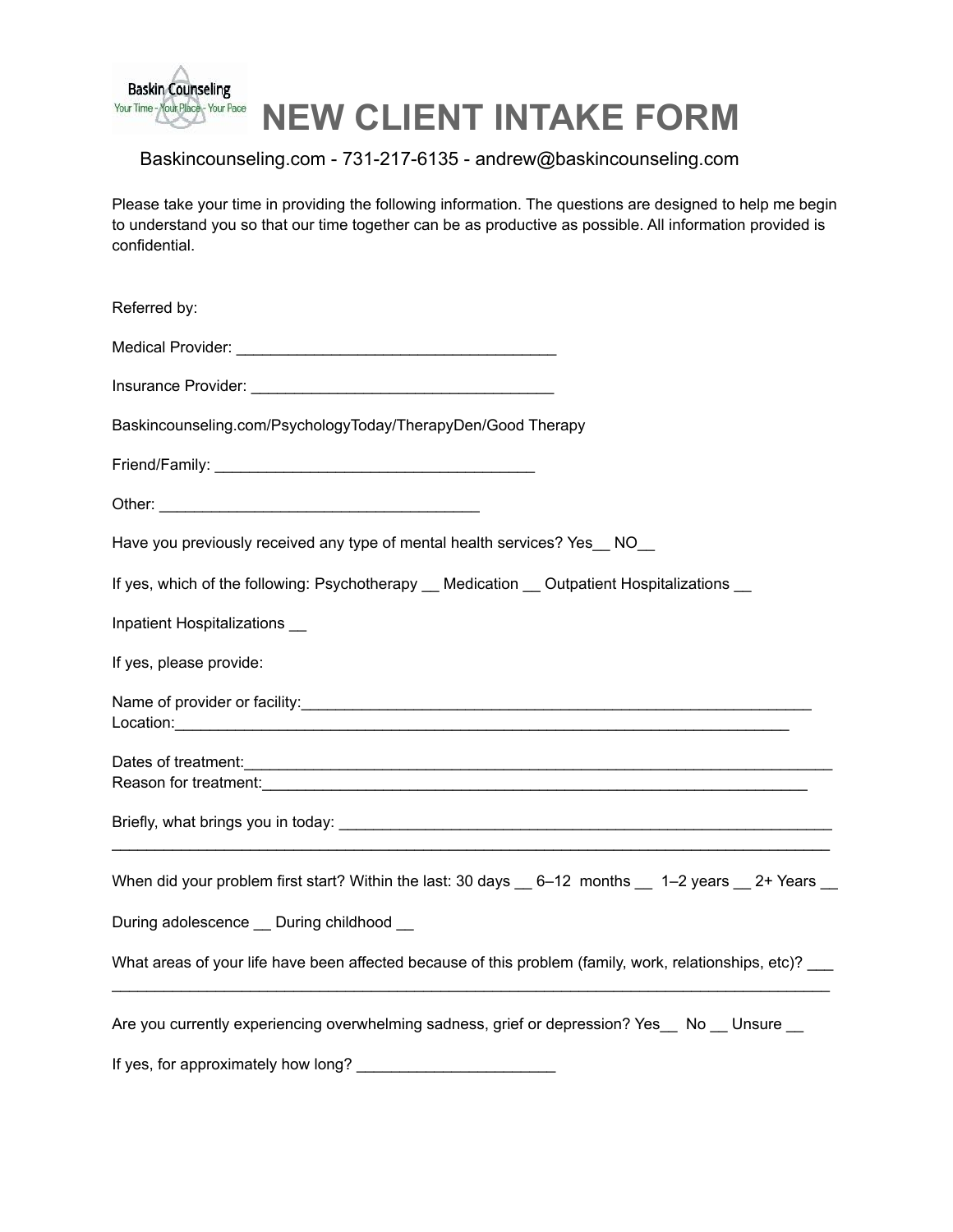Are you currently experiencing anxiety, panic attacks or have any phobias? Yes\_ No \_ Unsure \_

 $\mathcal{L}_\text{max}$  , and the set of the set of the set of the set of the set of the set of the set of the set of the set of the set of the set of the set of the set of the set of the set of the set of the set of the set of the

 $\mathcal{L}_\text{max}$  , and the set of the set of the set of the set of the set of the set of the set of the set of the set of the set of the set of the set of the set of the set of the set of the set of the set of the set of the

 $\_$  ,  $\_$  ,  $\_$  ,  $\_$  ,  $\_$  ,  $\_$  ,  $\_$  ,  $\_$  ,  $\_$  ,  $\_$  ,  $\_$  ,  $\_$  ,  $\_$  ,  $\_$  ,  $\_$  ,  $\_$  ,  $\_$  ,  $\_$  ,  $\_$  ,  $\_$  ,  $\_$  ,  $\_$  ,  $\_$  ,  $\_$  ,  $\_$  ,  $\_$  ,  $\_$  ,  $\_$  ,  $\_$  ,  $\_$  ,  $\_$  ,  $\_$  ,  $\_$  ,  $\_$  ,  $\_$  ,  $\_$  ,  $\_$  ,  $\_$  ,  $\_$  ,  $\_$  ,  $\_$  ,  $\_$  ,  $\_$  ,  $\_$  ,  $\_$  ,  $\_$  ,  $\_$  ,  $\_$  ,  $\_$  ,  $\_$  ,  $\_$  ,  $\_$  ,  $\_$  ,  $\_$  ,  $\_$  ,  $\_$  ,  $\_$  ,  $\_$  ,  $\_$  ,  $\_$  ,  $\_$  ,  $\_$  ,  $\_$  ,  $\_$  ,  $\_$  ,  $\_$  ,  $\_$  ,  $\_$  ,  $\_$  ,  $\_$  ,  $\_$  ,  $\_$  ,  $\_$  ,  $\_$  ,

\_\_\_\_\_\_\_\_\_\_\_\_\_\_\_\_\_\_\_\_\_\_\_\_\_\_\_\_\_\_\_\_\_\_\_\_\_\_\_\_\_\_\_\_\_\_\_\_\_\_\_\_\_\_\_\_\_\_\_\_\_\_\_\_\_\_\_\_\_\_\_\_\_\_\_\_\_\_\_

If yes, when did you begin experiencing this?

Please describe any major losses or traumas you have experienced:

What significant life changes or stressful events have you experienced recently? \_\_\_\_\_\_\_\_\_\_\_\_\_\_\_\_\_\_

What would you like to accomplish out of your time in therapy?\_\_\_\_\_\_\_\_\_\_\_\_\_\_\_\_\_\_\_\_\_\_\_\_\_\_\_\_\_

### **Family History**

Where were you born? \_\_\_\_\_\_\_\_\_\_\_\_\_\_\_\_\_\_\_Where did you grow up?\_\_\_\_\_\_\_\_\_\_\_\_\_\_\_\_\_\_

I lived in the following setting: Urban(City) / Suburbs / Rural (Country)

Please list your parents and siblings. Please use additional space on the back if needed:

| Name | Age | Relationship | Where do they live now?   If deceased, age and cause of death |
|------|-----|--------------|---------------------------------------------------------------|
|      |     |              |                                                               |
|      |     |              |                                                               |
|      |     |              |                                                               |
|      |     |              |                                                               |
|      |     |              |                                                               |
|      |     |              |                                                               |
|      |     |              |                                                               |
|      |     |              |                                                               |
|      |     |              |                                                               |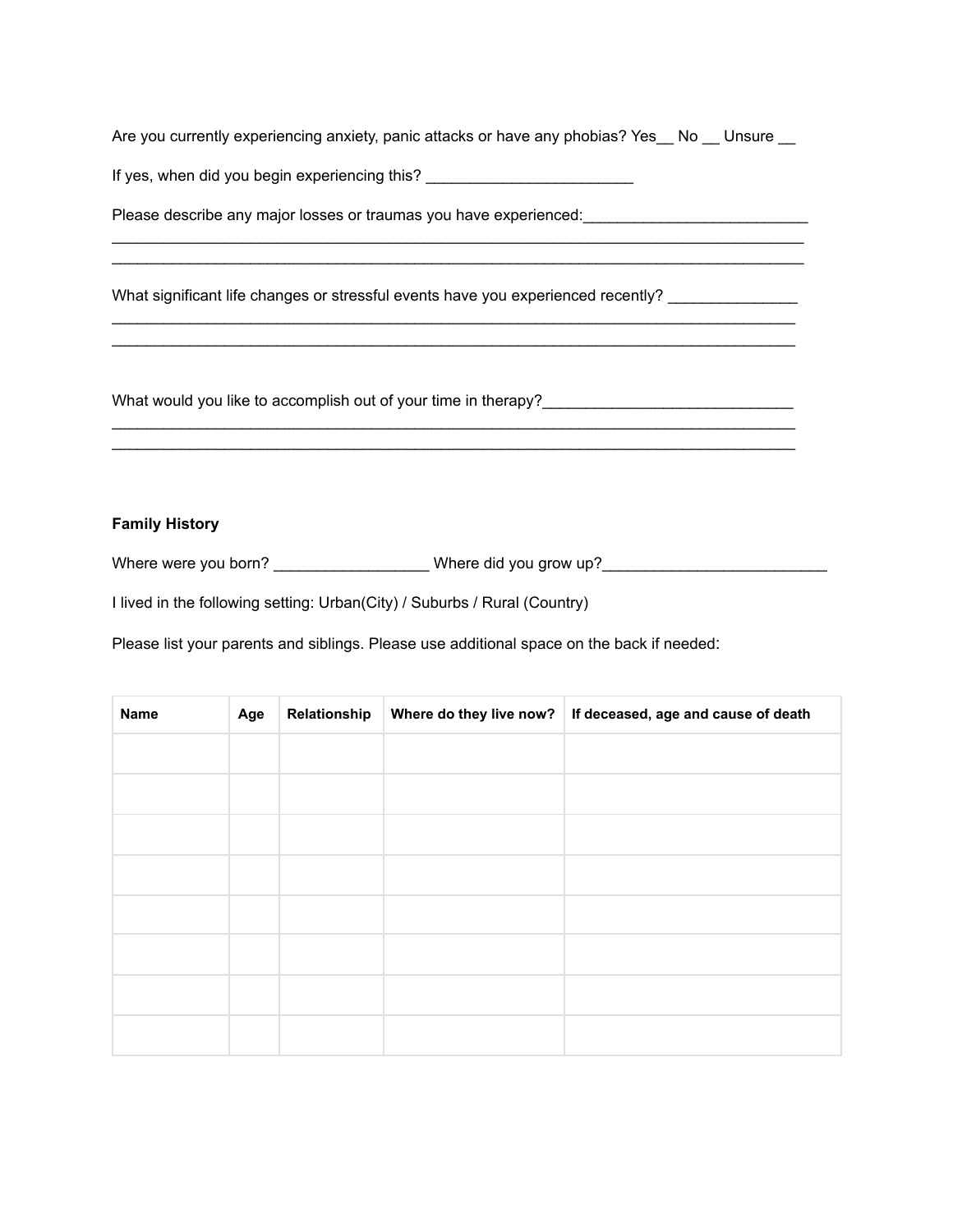Who did you live with while growing up? \_\_\_\_\_\_\_\_\_\_\_\_\_\_\_\_\_\_\_\_\_\_\_\_\_\_\_\_\_\_\_\_\_\_\_\_\_\_\_\_

Mother's occupation: \_\_\_\_\_\_\_\_\_\_\_\_\_\_\_\_\_\_\_\_\_\_\_\_\_\_\_\_\_\_\_\_\_\_\_\_\_\_\_\_

Father's occupation? \_\_\_\_\_\_\_\_\_\_\_\_\_\_\_\_\_\_\_\_\_\_\_\_\_\_\_\_\_\_\_\_\_\_\_\_\_\_\_\_

In the section below identify if there is a family history of any of the following. If yes, please indicate the family member's relationship to you in the space provided (father, grandmother, uncle, etc.).

| <b>Condition</b>                            | <b>Please circle</b> | <b>List Family Member</b> |
|---------------------------------------------|----------------------|---------------------------|
| Alcohol/Substance Abuse                     | yes/no               |                           |
| Anxiety                                     | yes/no               |                           |
| Depression                                  | yes/no               |                           |
| Domestic Violence                           | yes/no               |                           |
| Sexual Abuse                                | yes/no               |                           |
| <b>Eating Disorders</b>                     | yes/no               |                           |
| Obesity                                     | yes/no               |                           |
| <b>Obsessive Compulsive Disorder</b>        | yes/no               |                           |
| Schizophrenia                               | yes/no               |                           |
| <b>Suicide Attempts</b>                     | yes/no               |                           |
| Other diagnosed mental health<br>condition? | (specify condition)  |                           |

| Marital Status: Never Married | Domestic Partner Married Separated |  |                                                    |
|-------------------------------|------------------------------------|--|----------------------------------------------------|
| Divorced -- how long?         |                                    |  | Widowed Please provide your partners name and year |
| deceased:                     |                                    |  |                                                    |

If married, how long have you been married for and what is your partners name:

On a scale of 1-10 (best), how would you rate your relationship? \_\_\_\_\_\_\_\_\_\_\_\_\_\_\_\_\_\_\_\_\_\_\_\_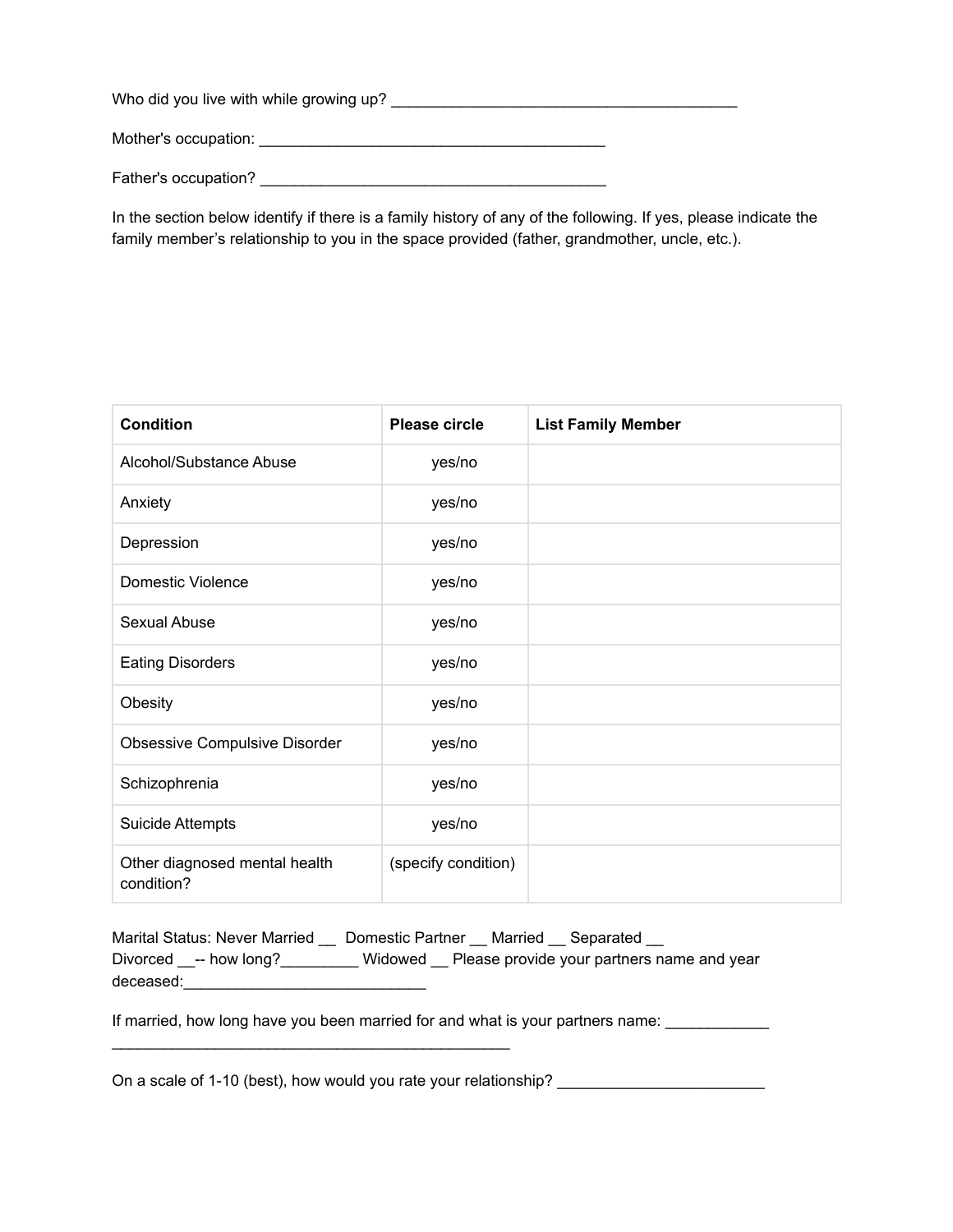Are you currently in a romantic relationship? Yes\_\_ How long? \_\_\_\_\_\_\_ No \_\_

On a scale of 1-10 (best), how would you rate your relationship?

Please list any children, their names, and ages:

| <b>Name</b> | Age | Relationship | Name of other parent | If deceased, age and cause of death |
|-------------|-----|--------------|----------------------|-------------------------------------|
|             |     |              |                      |                                     |
|             |     |              |                      |                                     |
|             |     |              |                      |                                     |
|             |     |              |                      |                                     |
|             |     |              |                      |                                     |
|             |     |              |                      |                                     |
|             |     |              |                      |                                     |
|             |     |              |                      |                                     |

### **Physical Health**

Please list any medications, herbs, or supplements. Be sure to include the condition, as some medications are prescribed for off-label use. Continue on the back if needed, or provide a separate list. If you have a complicated medical profile, please supply supporting documentation to be able to facilitate a comprehensive understanding of your health.

| Medication/Supplement | Dosage | <b>Condition</b> | <b>Date Began/Stopped</b> |
|-----------------------|--------|------------------|---------------------------|
|                       |        |                  |                           |
|                       |        |                  |                           |
|                       |        |                  |                           |
|                       |        |                  |                           |
|                       |        |                  |                           |
|                       |        |                  |                           |
|                       |        |                  |                           |
|                       |        |                  |                           |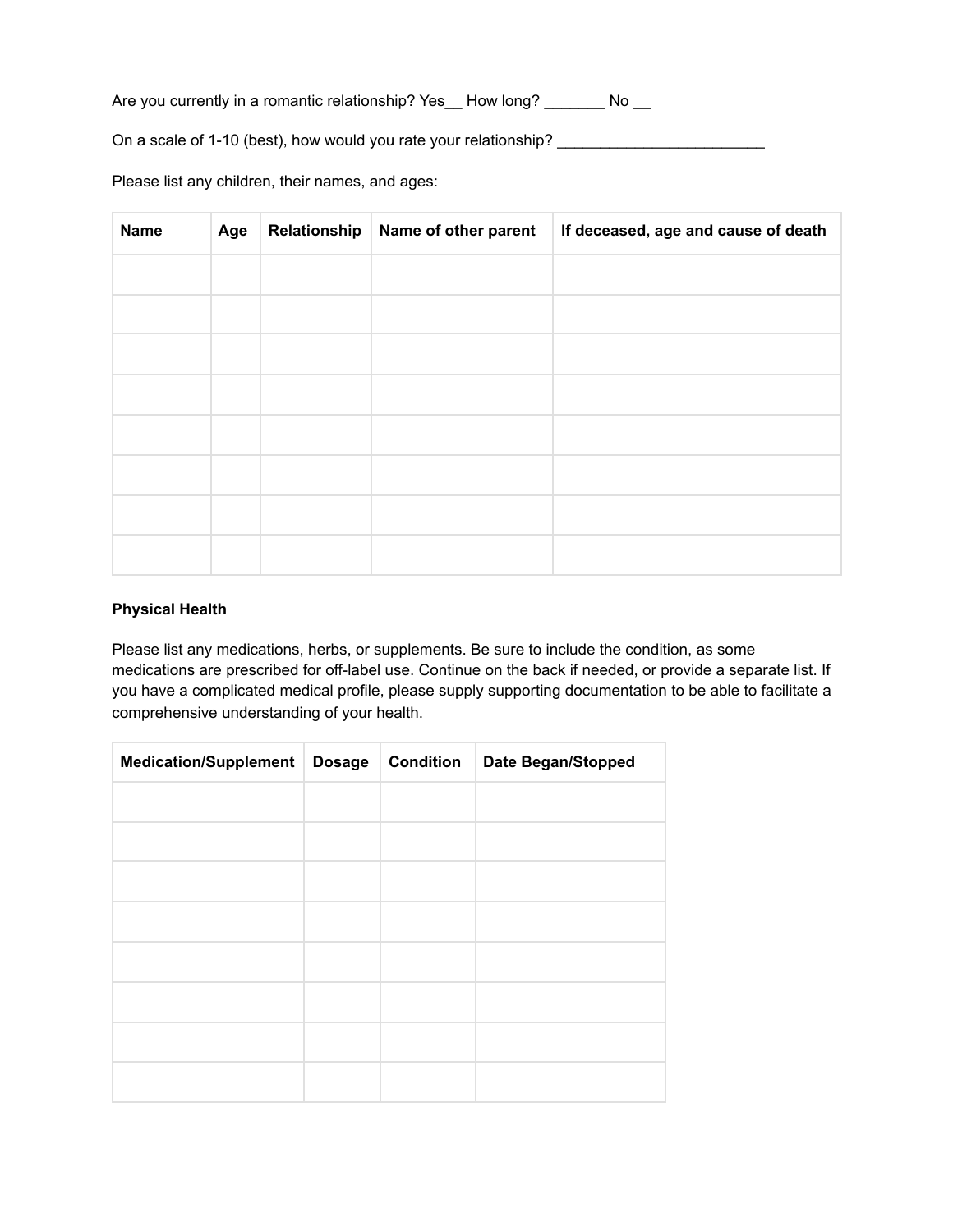Prescribing provider and contact information:

| How would you rate your current physical health?                                                    |
|-----------------------------------------------------------------------------------------------------|
| Poor __ Unsatisfactory __ Satisfactory __ Good __ Very Good __                                      |
| Please list any specific health problems you are currently experiencing: __________________________ |
|                                                                                                     |
| How would you rate your current sleeping habits?                                                    |
| Poor __ Unsatisfactory __ Satisfactory __ Good __ Very Good __                                      |
| If you are having problems, in which phase of sleep are you experiencing issues?                    |
| Falling asleep __ Staying asleep __ Awakening early __ Sleep apnea __                               |
| Please list any other specific sleep problems you are currently experiencing: _______________       |
| How many times per week do you generally exercise? ___________                                      |
| What types of exercise do you participate in:                                                       |
|                                                                                                     |
| Are you currently experiencing any chronic pain? No __ Yes __ If yes, please describe: _____        |
|                                                                                                     |
|                                                                                                     |

Please describe current use of alcohol, cigarettes, and/or recreational drugs:\_\_\_\_\_\_\_\_\_\_\_\_\_\_\_  $\mathcal{L}_\text{max}$  , and the set of the set of the set of the set of the set of the set of the set of the set of the set of the set of the set of the set of the set of the set of the set of the set of the set of the set of the